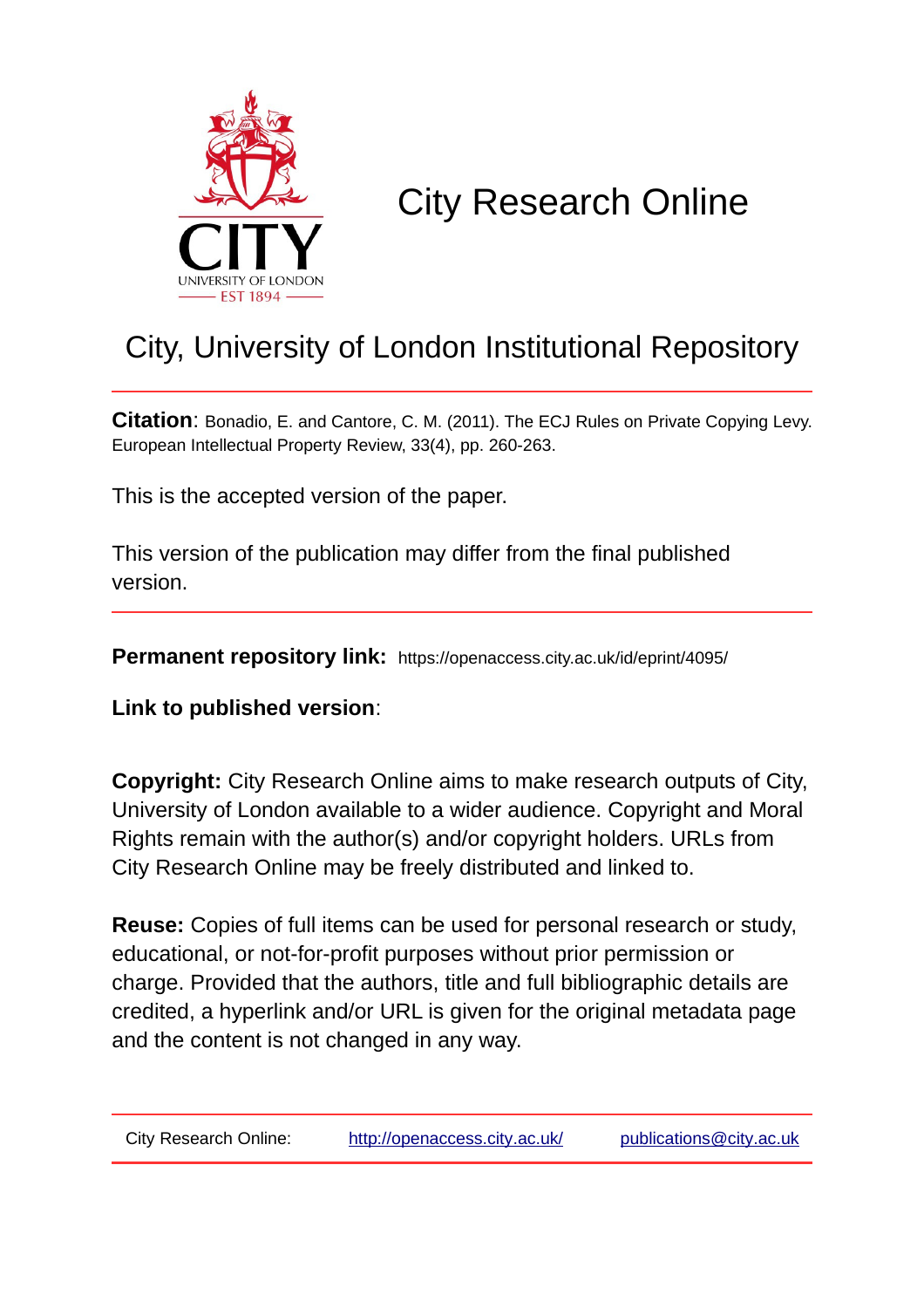### **The ECJ Rules on Private Copying Levy**

Enrico Bonadio *(City University London)* - Carlo Maria Cantore *(Scuola Superiore Sant'Anna Pisa)*

#### **Abstract**

*Padawan SL v Sociedad General de Autores y Editores (SGAE)* (Case C-467/08), 21 October 2010.

On 21 October 2010 the European Court of Justice (ECJ) gave its decision in *Padawan v SGAE*, an interesting case regarding the so-called "private copying levy". The ECJ held that such a levy is in conformity with Directive 2001/79 (on the harmonization of certain aspects of copyright in the information society) when charged on copying devices sold to individuals, as it can reasonably be assumed that those equipments will be used for copying. Yet the levy should not be charged when said devices are sold to companies and professionals.

#### **Legal context**

On 21 October 2010 the European Court of Justice (ECJ) ruled on an interesting case regarding the so-called "private copying levy" (*Padawan SL v Sociedad General de Autores y Editores (SGAE)*, Case C-467/08). The case had originated from a Spanish litigation between the above parties and was referred to the ECJ by the Barcelona Court.

The ECJ interpreted Recitals 31 and 38 and Article 5(2)(b) Directive 2001/79 on the harmonization of certain aspects of copyright and related rights in the information society ("Info-Society Directive"). Recital 31 states that a fair balance between copyright holders and users of copyrighted work should be reached. Recital 38 provides that EU Member States should be permitted to introduce an exception to the exclusive rights of copyright holders in connection with certain types of reproduction of audio, visual and audio-visual material for private use. This recital adds that in such cases copyright owners should be paid a fair compensation, which may include the introduction or continuation of remuneration schemes to compensate for the prejudice suffered by said owners. Article 5(2)(b) further specifies that EU Member States may provide forth exceptions or limitations to the exclusive rights owned by copyright holders in relation to unauthorized reproductions on any medium made by a natural person for private use and for purposes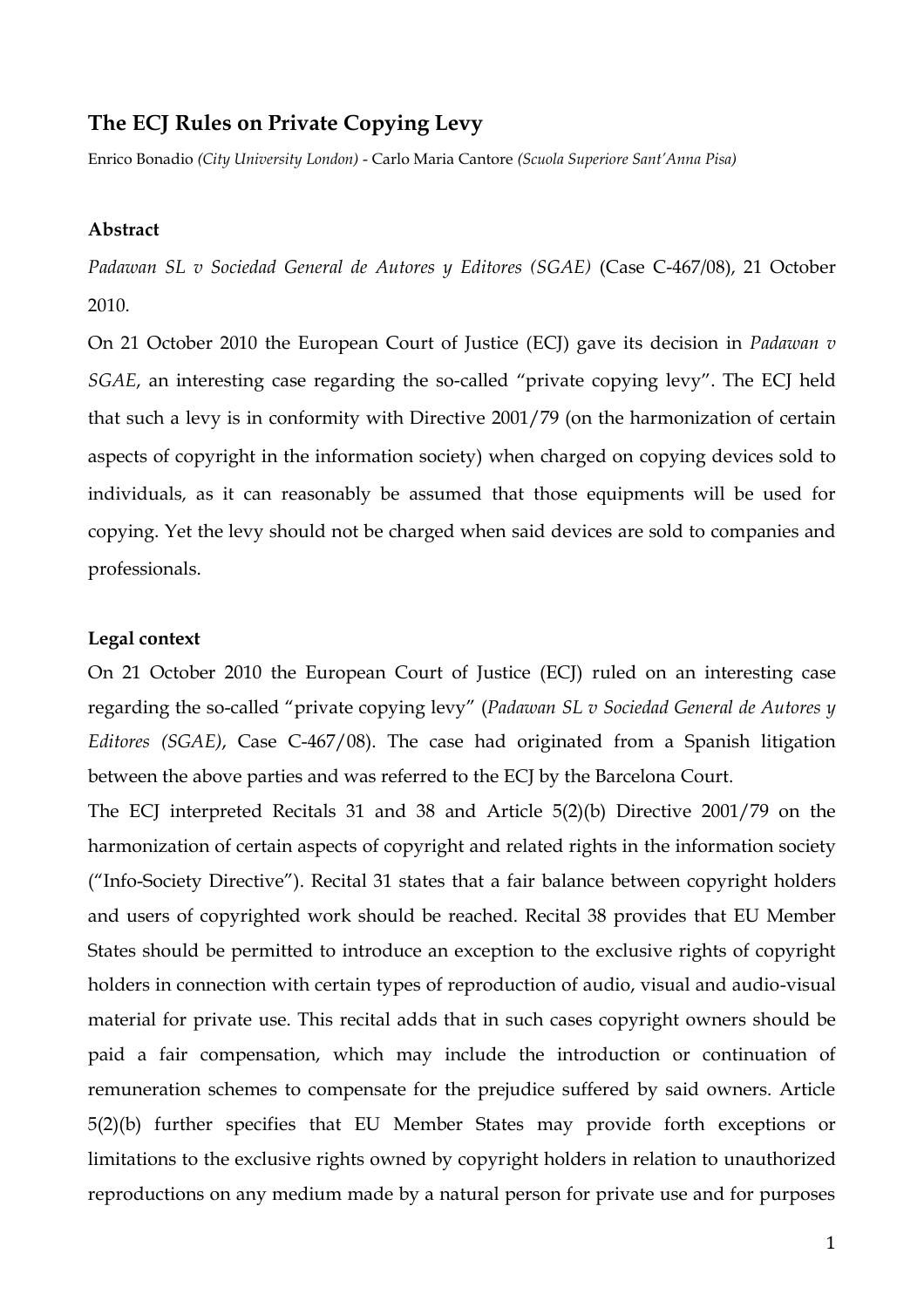which are neither directly nor indirectly commercial, provided that a fair compensation is paid to right owners.

The Info-Society Directive has been implemented in Spain by the Spanish Law on Intellectual Property (CTLIP) (Royal Legislative Decree 1/1996). In particular, this law allows the reproduction of works without the permission of the author where (i) the reproduction is for private use and the works are accessed legally and (ii) the copy has not been made for profit (Art. 31(2) CTLIP). Moreover Article 25 CTLIP provides that a fair compensation should be paid to copyright owners (via the collecting society SGAE) at a flat rate: this compensation takes the form of a private copying levy to be paid by distributors, wholesalers and retailers of products such as blank CDs, DVDs, MP3 players, printers and photocopying machines, *i.e.* devices capable of being used for reproducing copyrighted works.

#### **Facts**

The national litigation was triggered by the Spanish collecting society SGAE which is responsible for the collective management of copyright in Spain. In particular, SGAE requested the company Padawan the payment of the private copying levy provided by Article 25 CTLIP for the years 2002-2004, as the latter had marketed in Spain CD-Rs, CD-RWs, DVD-Rs and MP3 players. Padawan refused to pay, claiming that the application of this levy to the devices in question – indiscriminately and regardless of the purpose for which the equipments were intended (private use or other professional or commercial activities) - was not in conformity with the Info-Society Directive.

On 14 June 2007 the Barcelona Court upheld SGAE's arguments and ordered Padawan to pay Euro 16,759.25 plus interests. The latter appealed the decision before the Provincial Court of Barcelona which then referred the case to the ECJ pursuant to Article 234 EC Treaty (now Article 267 TFEU).

#### **Analysis**

The ECJ was requested *inter alia* to interpret the concept of "fair compensation". In particular the ECJ was asked to confirm whether such compensation can be calculated on the basis of the harm caused to copyright holders as a consequence of the unauthorized reproduction of their works. It was also requested to basically clarify who is the person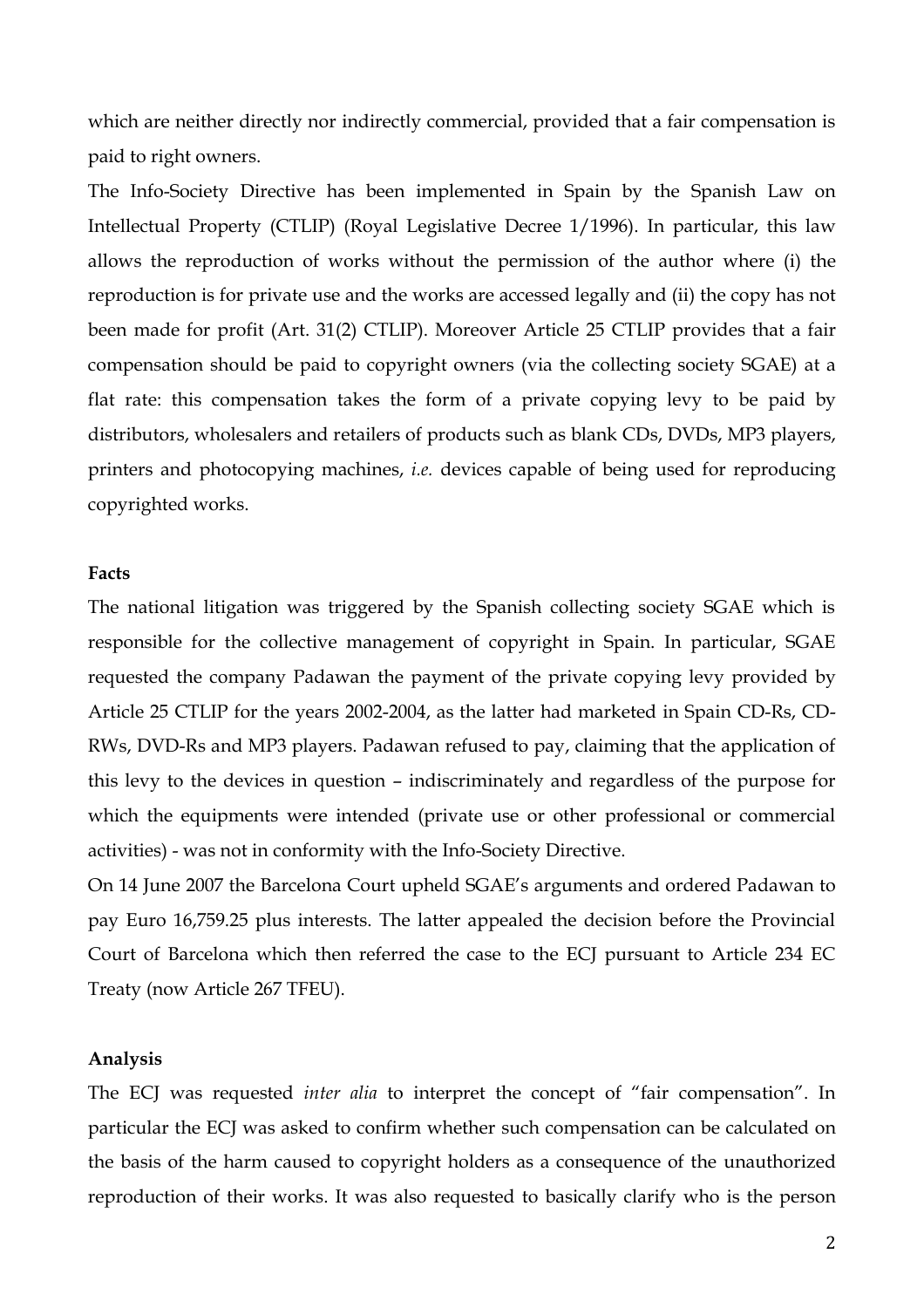that have the obligation of making good the above harm and thus pay the right holder the compensation (in this case, the private copying levy).

Moreover, the referring national court asked the ECJ whether the private copy levying should be considered justified even if it is presumed that the digital devices in question are to be used for purposes different from "private copying", *i.e.* by companies or professional persons. In particular, it was asked whether an indiscriminate application of this levy to companies and professional persons (that clearly purchase the devices in question for purposes different from "private copying") was compatible with the concept of fair compensation as provided by the Info-Society Directive.

#### *(i) Interpretation of "fair compensation"*

The ECJ clarified that the aim of the fair compensation is to compensate authors "adequately" for the unauthorized use made of their works. Moreover, the amount of the compensation should be calculated on the basis of the harm caused to authors by said unauthorized reproduction. In other words, fair compensation must be considered as a recompense for such harm (paragraphs 39-40 ECJ decision).

But who is the person that causes the harm to authors and thus should pay the compensation?

One might think: it is the person who makes the unauthorized copy of the work! It seems to be an obvious answer.

The ECJ however recognized that it is practically difficult (if not impossible, I would add) to identify the persons who make copies of copyrighted works and thus should be obliged to compensate right holders. That is why – the ECJ added – EU Member States are free to introduce a "private copying levy" and thus finance a fair compensation which is chargeable not to the private persons concerned, but to those subjects which make available copying devices to private users: *i.e.* the companies which sell and distribute copying devices (such as the company Padawan in the present case). These are the persons that should discharge the levy in question (paragraph 46 ECJ decision).

It must however be noted that private users should still be considered as indirectly liable to pay the fair compensation: indeed it is assumed that the levy paid by the distributor or retailer of copying devices is passed on the purchasers of such devices and ultimately to the user through the purchase price. Thus this system allows the persons liable to pay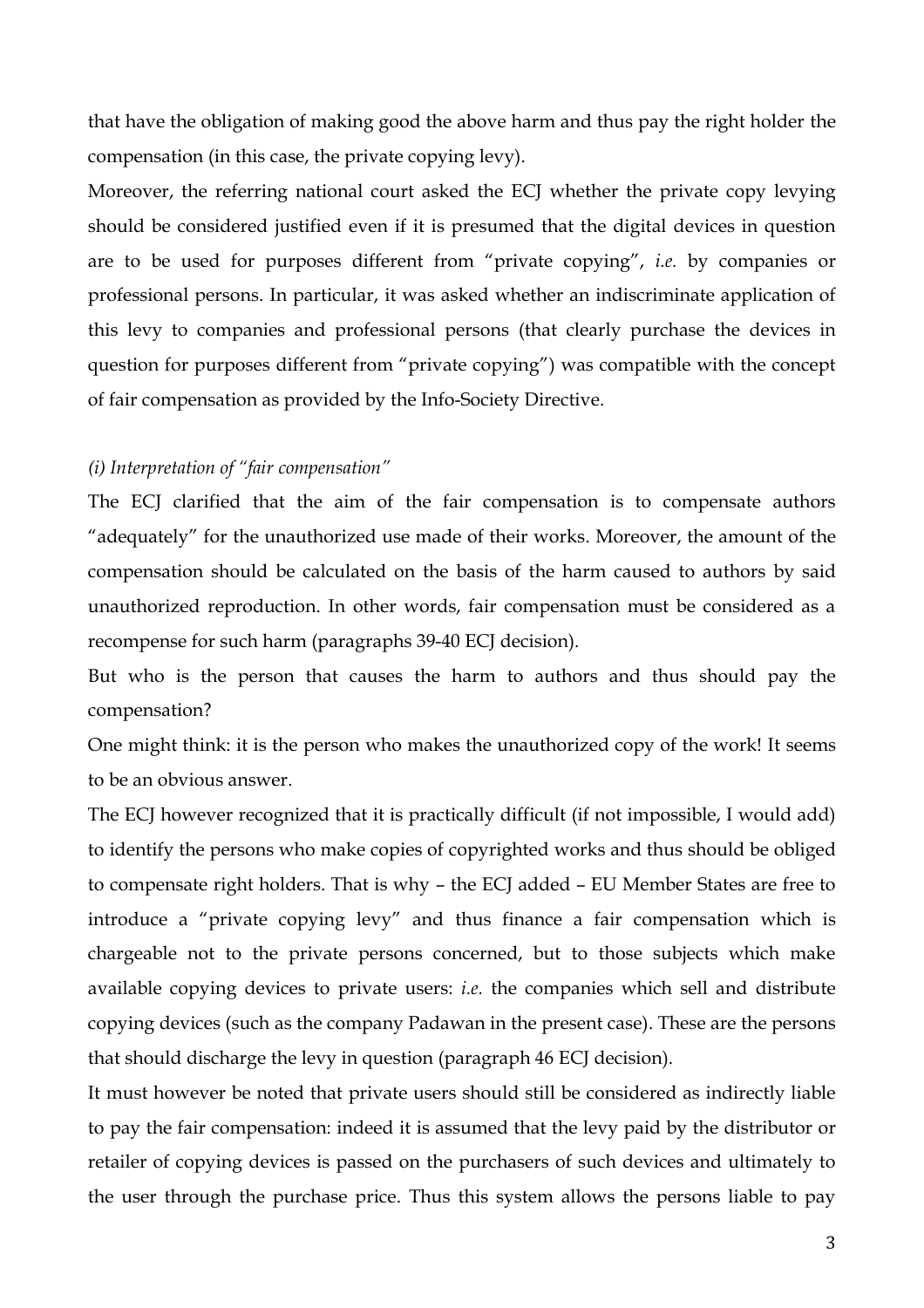compensation (*e.g.* a distributor of a MP3 player) to pass on the cost of the levy to the private user. It is therefore such user who ultimately assume the burden of this levy: and this renders the whole system compliant with Recital 31 Info-Society Directive, according to which – as shown above - a fair balance between right holders and users of copyrighted work should be reached (paragraphs 46-49 ECJ decision and paragraph 93 of the Advocate General's opinion of 11 May 2010).

## *(ii) Should the "private copying levy" be paid in connection with possible uses of copying devices by companies and professional persons?*

The ECJ held that the levy in question constitutes fair compensation pursuant to the Info-Society Directive only if the devices to which it applies are liable to be used for private copying purposes. Thus there should be a necessary link between the application of such levy to said equipments and their use for private copying. It follows that an indiscriminate application of the levy to all kinds of devices, including those acquired by professional persons or companies, is contrary to Article 5(2)(b) Info-Society Directive (paragraphs 52- 53 ECJ decision).

The authors believe this finding is correct. Indeed companies or professional persons (let's think about law or accounting firms) buy devices such as photocopying machines or printers just for commercial purposes, and not for private copying uses. Including devices sold to companies and professionals amongst the equipments triggering the fair compensation obligation would clearly go beyond what is required by the Info-Society Directive (paragraph 100 Advocate General's opinion). The ECJ was therefore right in refusing to expand the circle of persons (who can be considered liable to pay the levy) to undertakings and professionals.

Yet the ECJ also stressed that Article 5(2)(b) Info-Society Directive does not prohibit EU Member States from charging a different levy in connection with copying devices used by companies and professionals for reasons different from private copying. Thus Member States are free to provide a system for compensating right holders in relation to purchases of copying devices by said subjects (paragraphs 104-106 Advocate General's opinion). This finding is also correct: the authors do believe that the need for a compensation of copyright holders in such circumstances would be even stronger (than in private copying cases), as undertakings and professionals clearly use the equipments in question and copy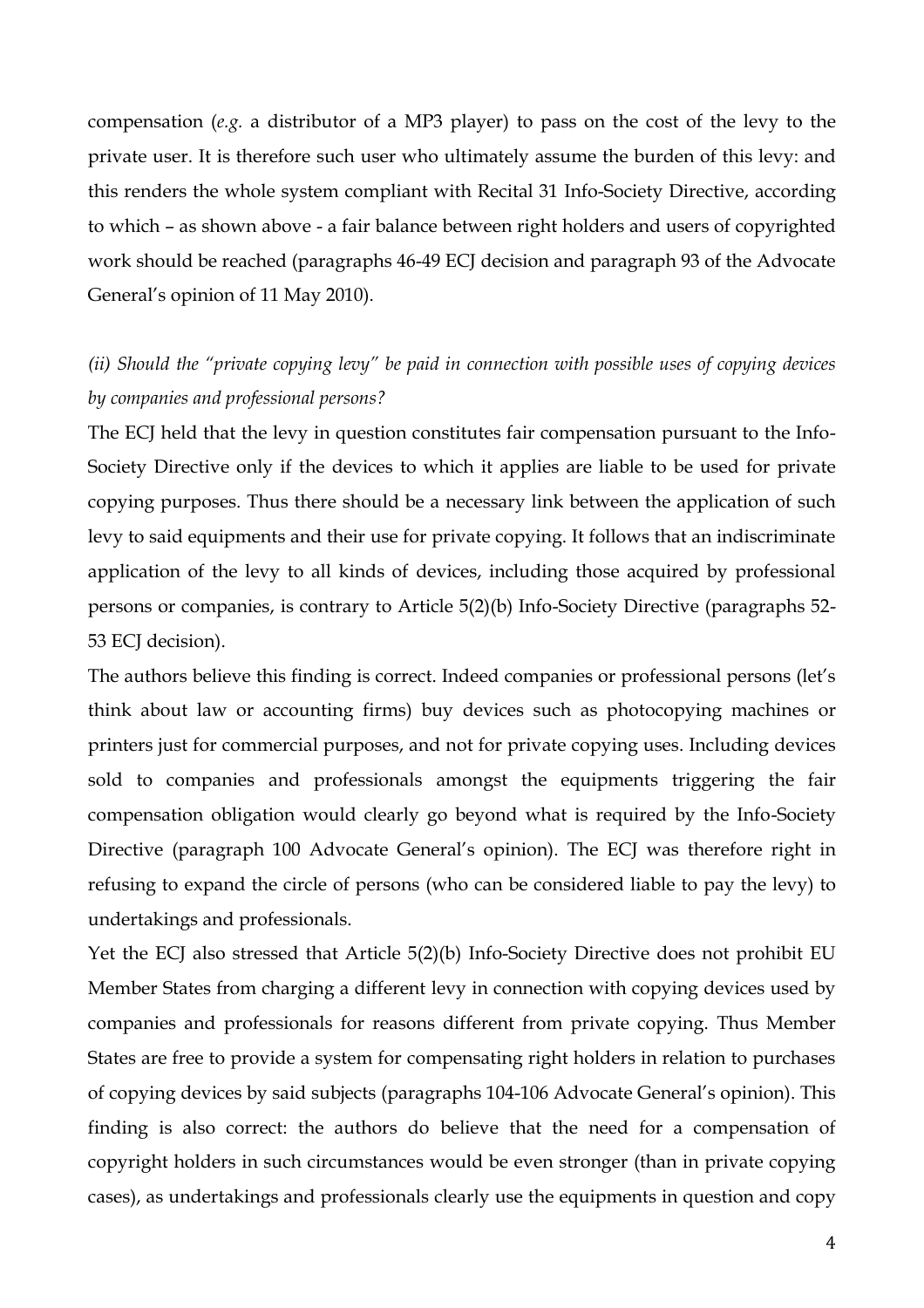copyrighted material for their own profit. Let's think about a law firm which purchases a photocopying machine to make copies of legal literature which is useful for winning a case.

#### *(iii) "Objective suitability" of devices for private copying*

Finally, the ECJ faced the issue of "objective suitability" of a device for private copying. In particular it was held that – where the copying device is made available to users (*e.g.* sale of a CD burner) – it is not necessary to prove that such users have effectively made private copies by effectively using the device. Indeed users are assumed to benefit just from the making available of that equipment, especially from its copying-related potentialities, regardless of the fact that they use or do not use it. In other terms, a presumption that in all probability the purchaser of the device will make use of it for making copies of copyrighted works applies (paragraphs 54-56 ECJ decision and paragraph 94 Advocate General's opinion).

The ECJ added that this interpretation is buttressed by the wording of Recital 35 Info-Society Directive which indicates – as a valuable criterion for determining the level of fair compensation – the "*possible*" harm caused to copyright holders by unauthorised copies of their works. And the possibility of causing such harm – the ECJ stressed - logically depends on the making available to ultimate users of devices allowing the copying, irrespective of whether said making available is followed by the actual realization of the private copy (paragraph 57 ECJ decision).

The above interpretation is also supported by the previous ECJ decision in *SGAE v Rafael Hoteles* (Case C-306/05). In that case it was held that providing a TV set in a hotel room is to be considered as "communication to the public" pursuant to Article 3(1) Info-Society Directive, regardless of the fact that the clients of the hotel had not made use of that possibility because they had not switched on the TV set: thus the mere possibility of a work being made available to the public (by switching on TVs) was held to be sufficient. In her opinion in *Padawan v SGAE* Advocate General Verica Trstenjak made express reference to her colleague's opinion in *SGAE v Rafael Hoteles*, where the latter stressed that copyright owners are remunerated not on the basis of the actual enjoyment of the work, but of a legal possibility of that enjoyment (paragraph 90 Advocate General's opinion in